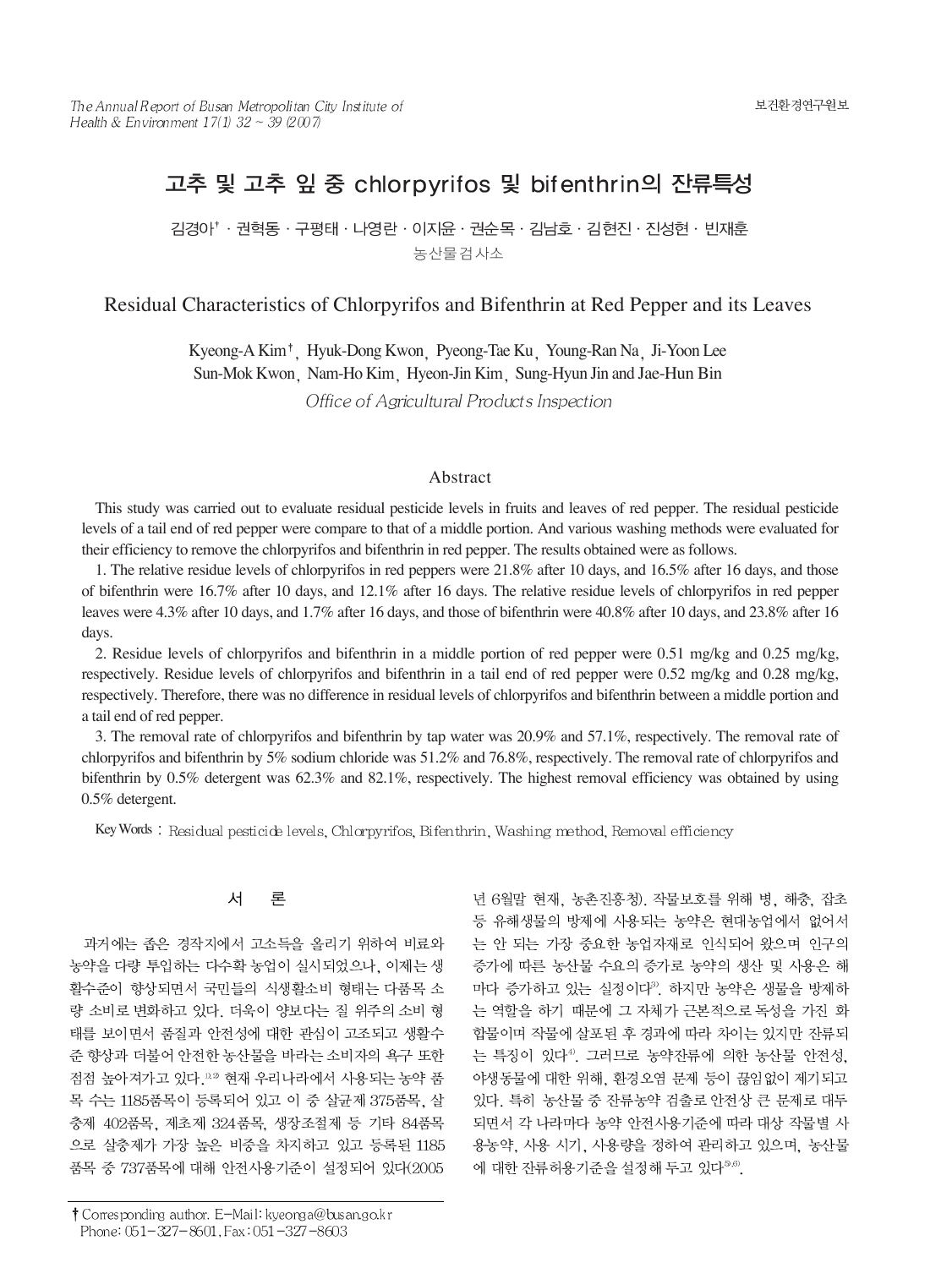살포농약의 작물체 중 잔류성에 영향을 미치는 요인으로는 농약의 물리화학적 특성, 작물의 형태, 재배양식, 작물의 성장 률, 살포 제형, 살포방법 및 기상조건 등을 들 수 있다. 작물의 형태라 하면 작물체 표면의 굴곡, 융모의 양과 형태, 중량에 대 한 표면적비, 표면을 구성하는 wax층의 조성 등을 들 수 있으 며, 살포농약의 잔류특성에 영향을 크게 미친다". 각각 작물종 류별로 농약의 잔류성 시험을 수행하여 잔류허용기준 (maximum residue limit, MRL)을 설정하는 것이 원칙이나 막대한 비용과 시간이 소요되기 때문에 EU, EPA, FAO등에서 는 작물별로 농약의 잔류특성을 고려하여 그룹화를 시도해 오 고 있다. 우리나라에서는 농약살포 후 잔류량이 가장 많은 작 물에서 생산 된 잔류시험성적은 다른 유사작물로 확대하여 이 용할 수 있도록 하고 있다. 예를 들면, 우리나라에서는 고추에 등록된 농약 중 착색 단고추에 약해가 없는 것으로 확인 된 농 약은 고추 성적으로 대체하고 있다<sup>®</sup>. 이러한 유사 작물군 간의 잔류량은 작물체의 형태, 재배방법, 생장습성 등 다양한 요인 에 의해 결정되므로 살포농약이 부착되는 작물체 표면의 특성 과 면적, 증체율 등이 비슷한 작물들로 group화 하고 있다".

최근 농가의 소득원으로 큰 비중을 차지하고 있는 채소원예 작물인 고추(Capsicum annuum L.)의 생산량은 2004년 기 준으로 재배면적과 생산량이 지속적으로 증가하고 있는 실정 이다(2004, 국립농산물품질관리원). 고추는 고기나 물고기의 냄새를 중화시키고 그 보존에도 효과가 있을 뿐만 아니라 식욕 을 촉진시켜주고 비타민 A와 C가 많아 영양학적 효과가 있어 이용가치가 높은 채소로서 착과된 열매 모두 판매되어지며 연 속 수확된다. 그러나 연속수확으로 인하여 농약의 안전사용기 준을 지키기가 어렵고, 주로 생식용으로 공급되어 타 작물에 비하여 농약잔류성 문제가 심각하게 제기되고 있다<sup>9)</sup>.

고추는 역병이나 해충들로 인해 품질저하와 생산량의 감소 를 나타내고 있는데 고추를 가해하는 해충으로는 고추담배나 방, 꽃노랑총채벌레, 점박이응애, 아메리카굴파리, 진딧물 등 이 있으며, 이 중 고추담배나방에 의한 피해가 가장 심각한 것 으로 보고되고 있다. 고추담배나방은 유충시기에 과실 속으로 침투하여 종자부터 과육까지 가해함으로써 과피 만을 남기며. 가해된 부위로 빗물이나 병균이 참입하게 되어 상품성을 저하 시킨다. Pyrethroid계 살충제인 bifenthrin은 곤충의 신경계 통을 저해하는 약제로서 특히 고추담배나방에 탁월한 효과를 나타내는 것으로 알려져 있다<sup>10</sup>. chlorpyrifos는 진딧물 방제 시에 살포되는 유기인계 살충제이다<sup>11)</sup>.

현재 고추는 분석전처리 기준인 꼭지를 제거한 상태의 고추 에 대해서만 분석하여 설정된 것으로 139종의 농약이 잔류히 용기준이 설정되어있고 고춧잎은 27종의 농약 잔류허용기준 이 설정되어 있다12),13).

따라서 본 연구에서는 고추 및 고춧잎에 유기인계 살충제 chlorpyrifos, 합성피레스로이드계 살충제 bifenthrin<sup>14)</sup>을 살 포 후 시간경과에 따른 고추 및 고춧잎 중 잔류양상을 조사하 여 잔류량의 변화를 예측하고 아울러 고추의 끝부분이 중간부 분(어깨부분)에 비해 농약의 잔류가 많이 된다는 속설을 검증 하였고 또한 고추를 가정에서 일반적으로 행하는 수돗물 세척. 첨가제액세척을 통한 잔류농약의 제거율을 조사하여 세척방법 별 농약 제거효과를 알아보았다.

|              | Chemical Structures      | Chemical names                                                                                                                                                                              |  |
|--------------|--------------------------|---------------------------------------------------------------------------------------------------------------------------------------------------------------------------------------------|--|
| chlorpyrifos | CI                       | $O.O$ – diethy l<br>$O-3, 5, 6$ -trichloro $-2$ -pyridyl<br>pho sphorothioa te                                                                                                              |  |
| bifenthrin   | $(Z)$ - $(1R)$ -cis-acid | A reaction product of<br>$2$ –m ethy lbiphenyl – $3$ – ylme thy 1 $(1RS,3RS)$ – $3$ –<br>$[(2 - 2 -$ chlo ro -3,3,3-trifluoroprop-1-enyl] -<br>2,2-dimethylcy clopropaneca rboxylate<br>and |  |
|              | $(Z)$ - $(1S)$ -cis-acid | $2-m$ ethy lbiphenyl - $3$ - ylme thy 1 (1RS) - cis - $3-$<br>$[(2 - 2 -$ chlo ro $-3,3,3$ -trifluoroprop $-1$ -enyl] -<br>$2,2$ – dimethylcy clopropaneca rboxylate                        |  |

Table 1. Chemical structures of bifenthrin and chlorpyrifos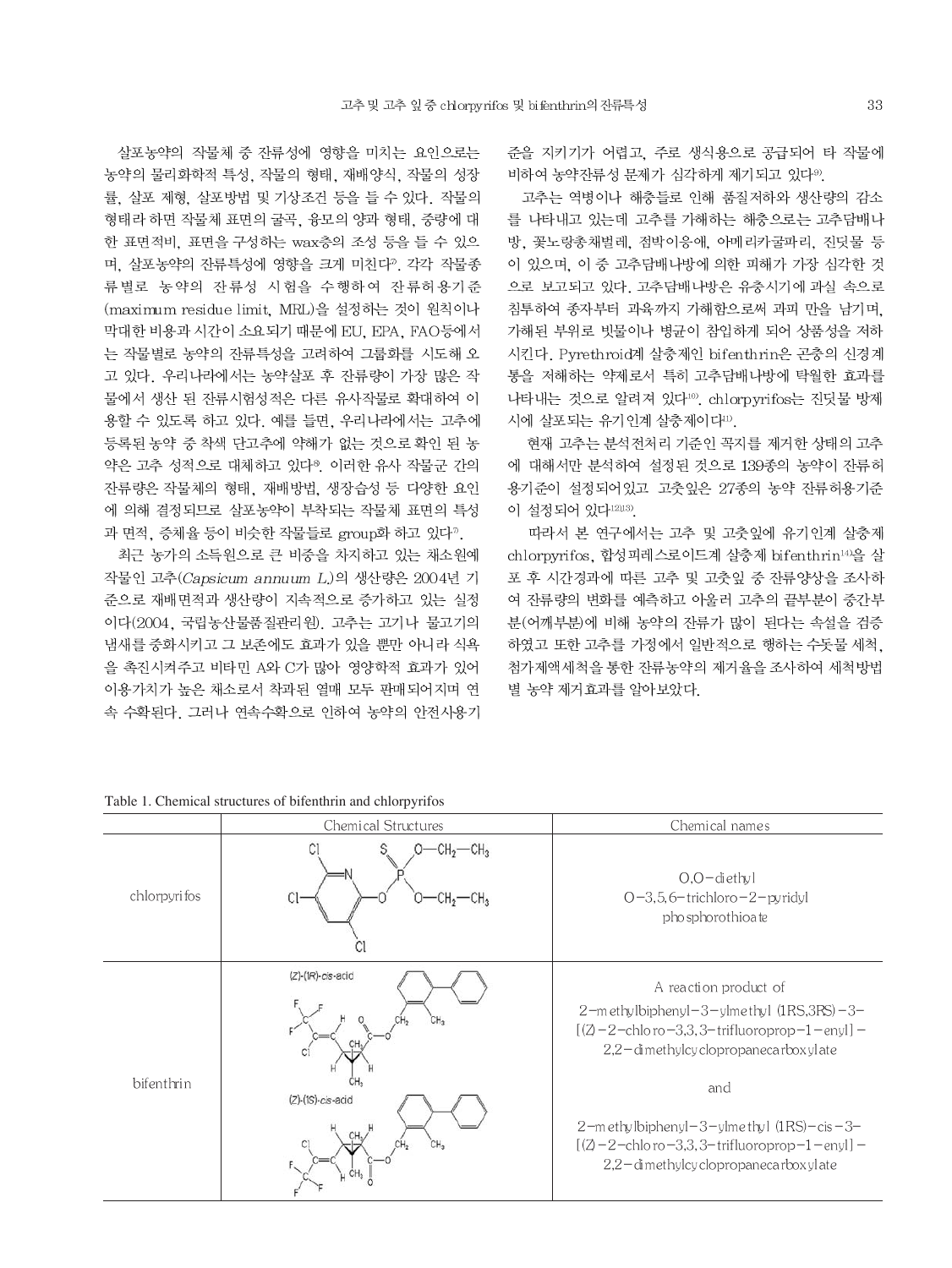

Fig. 1. Schematic diagram of sample preparation for analysis of pesticides.



#### 실험재료

#### 대상작물

본 실험에 사용된 대상작물은 부산시내 일반 묘목상에서 녹 광 품종을 구매하여 5월~7월까지 2개월간 실내에서 키운 고 추(Capsicum annuum L.)와 고춧잎을 식품공전의 농산물의 농약잔류허용기준시험법에 따라 가식부만 취하여 사용하였다.

#### 대상농약

대상작물에 인위적으로 처리시 사용된 농약은 충모리 (그로 포수화제, chlorpyrifos 25%, 한국삼공), 캡쳐 (비펜스린 입 상수화제, bifenthrin 8%, 동부정밀) 2종으로 시중 농약 판매 점에서 구입하였다.

#### 시약 및 표준품

Acetonitrile, n-hexane등 유기용매는 Merck제 잔류농약

# 표준품은 Dr. Ehrenstorfer GmbH사의 제품을 사용하였다. 첨가제

농약제거를 위해 사용된 첨가제로는 0.5% 합성세제액(LG 생활건강, 계면활성제16%), 5% 소금물(삼현식품, NaCl 88% 이상)로 각각 제작하여 사용하였다.

분석용 시약을, chlorpyrifos (98.4%), bifenthrin (97%) 농약

# 실험방법

# 농약처리

시중에서 구입한 충모리(그로포수화제, chlorpyrifos 25%, 한국삼공), 캡쳐 (비펜스린 입상수화제, bifenthrin 8%, 동부 정밀) 2종의 농약을 농약사용시침서14)의 사용기준에 따라 chlorpyrifos (20 g/20 ℓ), bifenthrin (5 g/20 ℓ)를 물에 희 석시킨 후 1그루당 50 ml씩 농약살포기로 시료에 충분히 적셔 지도록 분무하였다.

#### 시료채취 및 조제

실내에서 약 80그루의 고추를 5월~7월까지 약 2개월가량 재배하여 열매를 맺은 고추를 햇빛은 드나 바람은 불지 않는 밀 폐된 공간에서(기온 약 27℃, 습도 약 70%) 약제 살포 후 3시간 (1일차) 및 3, 5, 7, 10, 12, 16일차에 고추 및 고춧잎 시료를 채 취하여 chlorpyrifos, bifenthrin의 잔류량을 조사하였다.

### 농약 잔류량 측정

농약이 처리된 대상 작물들의 농약 잔류량 측정에 있어 전처 리는 기본적으로 식품공전의 동시 다성분 시험법에(Fig. 1) 따 랐다. 고추와 고춧잎 50 g에 acetonitrile 100 ml를 가해 homogenizer로 3000 rpm으로 2분간 마쇄 추출하였다. 여기 에 NaCl 20 g을 넣고 10분간 진탕 후 -20℃ 냉동실에 1시간 정치 후 상등액 20 ml를 취하여 진공회전농축기(40℃이하)에서 농축하여 acetonitrile를 제거 후 20% acetone 함유 hexane 2 ml에 재용해하여 SPE (Solid Phase Extraction)정제용 시 료로 사용하였다. Florisil cartrige (Sep-pak vac 3 cc,

### Table 2. Analytical condition of GC/MSD and GC/ECD

|                                                      | GC (MSD)                                                                                                             | GC (ECD)                                                                                  |
|------------------------------------------------------|----------------------------------------------------------------------------------------------------------------------|-------------------------------------------------------------------------------------------|
| Agilent Technologies 6890GC / 5973MSD<br>Instruments |                                                                                                                      | Agilent Technologies 6890 series II                                                       |
| Column                                               | HP-5MS 30 m $\times$ 0.25 mm $\times$ 0.25 $\mu$ m                                                                   | HP-5 30 m $\times$ 0.25 mm $\times$ 0.25 $\mu$ m                                          |
| Oven                                                 | $120\degree$ (1 min)<br>$5^{\circ}$ C/min<br>$200^{\circ}$ (1 min)<br>$5^{\circ}$ C/min<br>$270 \text{ °C}$ (10 min) | 120℃ (1 min)<br>$5^{\circ}$ C/min<br>200(1 min)<br>$5^{\circ}$ C/min<br>$270$ °C (10 min) |
| Injector(Inlet) Temp.                                | 250℃                                                                                                                 | $260^\circ$ C                                                                             |
| Detector(Aux) Temp.                                  |                                                                                                                      | $280^{\circ}$ C                                                                           |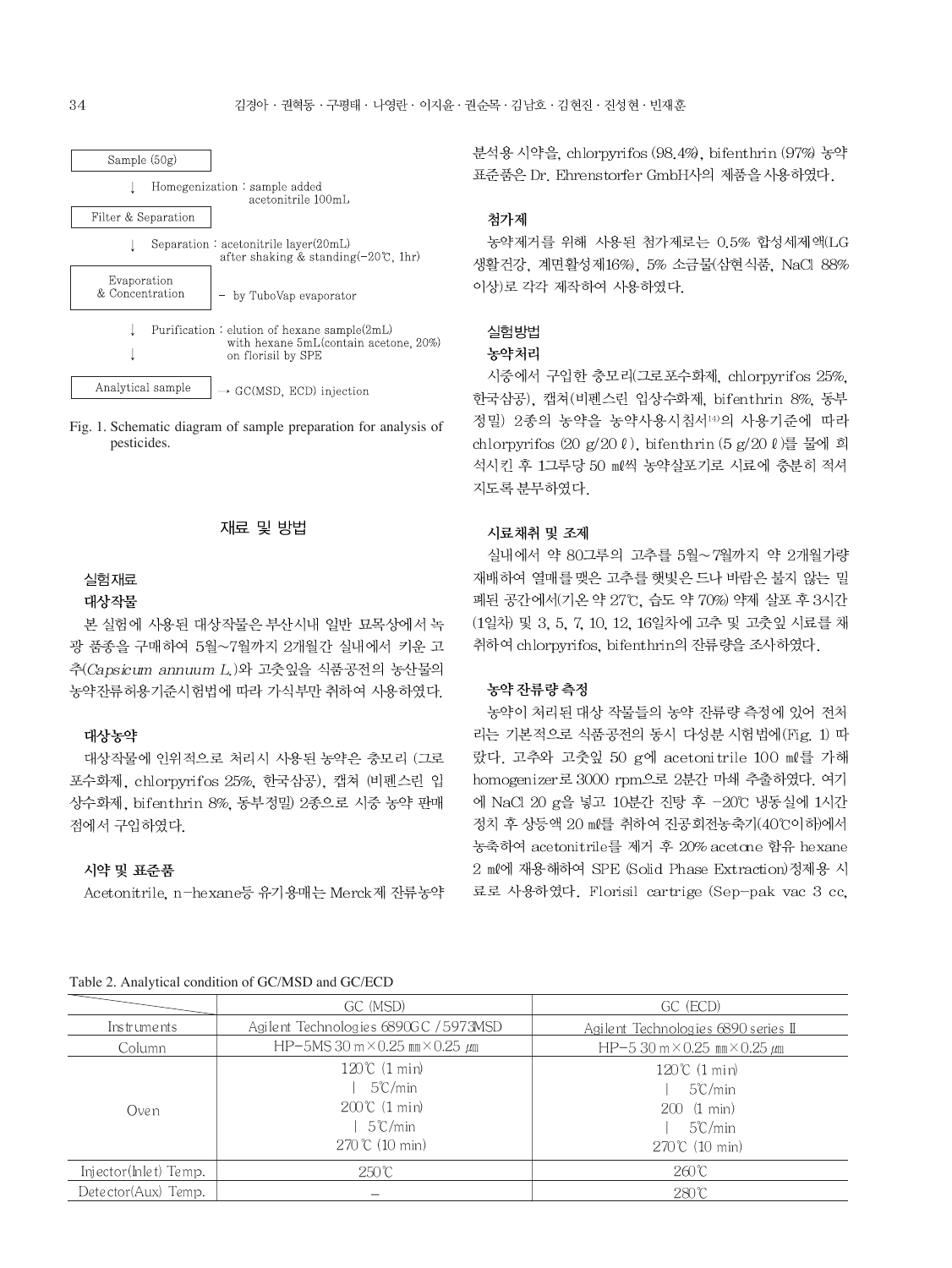| Sample                | Pesticide    | Fortification $(mg/kg)$ | Recovery $\pm$ C.V(%)* | Limit of Detection (mg/kg) |
|-----------------------|--------------|-------------------------|------------------------|----------------------------|
| Red pepper            | bifenthrin   | 0.5                     | $94.2 \pm 4.9$         | 0.01                       |
|                       |              | 1.0                     | $92.0 \pm 2.5$         | 0.01                       |
|                       | chlorpyrifos | 0.5                     | $93.6 \pm 3.4$         | 0.01                       |
|                       |              | 1.0                     | $97.3 \pm 1.7$         | 0.01                       |
| Red pepper<br>le aves | bifenthrin   | 0.5                     | $89.5 \pm 4.5$         | 0.005                      |
|                       |              | 1.0                     | $97.7 \pm 1.8$         | 0.005                      |
|                       | chlorpyrifos | 0.5                     | $93.8 \pm 3.2$         | 0.005                      |
|                       |              | 1.0                     | $92.9 \pm 2.9$         | 0.005                      |

Table 3. Recovery and detection limit of the analytical method for pesticides in red pepper and red pepper leaves

\* Mean values of triplicate samples with coefficient of variation

Waters)에 hexane 5 ml를 가해 conditioning한 다음 시료 2 ml를 전개 후 20% acetone 함유 hexane 5 ml로 용출시켰다. 용출액을 TuboVap LV evaporator로 농축시킨 후 20% acetone 함유 hexane 1 ml로 재용해하여 Table 2 와 같은 조 건으로 분석하였다. 분석장비 중 GC/MSD[Mass Selective Detector, Agilent(HP)사, USA]는 농약 검출여부 확인, GC/ECD[Electron Capture Detector, Agilent(HP)사, USA]로는 정량 분석하였다.<sup>®</sup>

### 분석기기

GC는 Agilent Technologies사의 6890N(U.S.A)으로써 Agilent Technologies automated sampler (China)를 설치 사용하였고 검출기는 Electronic Capture Detector (ECD)로 분석하였다. GC측정시 칼럼은 HP-5를 사용하였으며 최종확 인은 Agilent Technologies 5973 series mass selective detector GC/MSD (U.S.A)로 하였으며 측정조건은 Table 2. 와 같다.

시료의 분쇄 및 균질화를 위해 BUCHI Mixer B-400 (Switzerland)와 OMNI Mixer Homogenizer를 사용하였고 회 전 감압 농축기로는 BUCHI, 시료 농축 장치로는 Turbo Vap(Caliper)에 air (Jun-Air)를 연결하여 용매를 날려 보냈다.

### 고추 부위별 농약의 잔류량 측정

부위에 따른 고추의 잔류량의 차이를 알아보기 위해 농약 살 포 후 3일이 지난 고추를 채취하여 고추의 끝부분과 중간 부분 의 나누어 각각 위와 같은 방법으로 bifenthrin과 chlorpyrifos 의 잔류량을 측정하였다.

### 수돗물 세척

농약을 인위적으로 처리한 공시재료를 균질화 시킨 후 50 g 씩 달아 대조군은 즉시 대상농약들의 양을 분석하였으며, 나머 지는 같은 방법으로 수돗물 8 L에 담아 막대로 흔들어 주면서 5 분간 침지 후 흐르는 수돗물에 1분간 씻고 풍건하여 50 g씩 달 아 분석하여 대조군과 비교하였다.

#### 첨가제를 이용한 세척

0.5% 세제액, 5% 소금물 2종의 첨가제액을 수돗물 8 L를 제작 하여 각각 막대로 흔들어주면서 5분간 침지 후 흐르는 물에 1분간 씻고 풍건하여 50 g씩 달아 분석하여 대조군과 비교하였다.

#### 농약 제거율 계산

잔류농약 제거율은 대상작물에 농약을 일정시간 인위적으로 처리한 후 대조군을 만들고 첨가제로 세척 후 잔류농도와 비교 하였다. 계산식은 다음과 같다.

농약제거율(%) = (1-처리군의잔류농도(mg/kg)/대조군의 잔류 농도(mg/kg))\*100

### 회수율 실험

Bifenthrin, chlorpyrifos를 무처리구의 고추, 고춧잎 50g에 0.5 mg/kg, 10 mg/kg를 각각 처리한 후 3시간 정도 정치시키 고, 상기 분석법에 따라 3반복 실험하여 회수율을 구하였다.

#### 결과 및 고찰

## 분석법의 회수율 및 검출한계

약제처리를 하지 않은 고추와 고춧잎 시료 50 g에 bifenthrin, chlorpyrifos 0.5 mg/kg, 1.0 mg/kg를 각각 처리한 후 3시간 정도 정치시키고, 상기 분석법에 따라 3반복 실험하여 구한 회수율은 Table 3 과 같다. 본 분석법의 고추 회수율은 bifenthrin의 경우 92.0~94.2%, chlorpyrifos는 93.6~97.3%이였으며, 변이계수는 각각 2.5~4.9%, 1.7~ 3.4%로 나타났다. 고춧잎의 회수율은 bifenthrin의 경우 89.5~97.7%, chlorpyrifos는 92.9~93.8%이고, 변이계수 는 각각 1.8~4.5%, 2.9~3.2%로 나타났다. 검출한계(limit of detection, LOD)는 분석 크로마토그램상에서 피크의 높이 가 baseline으로부터 피크를 인정할 수 있는 최소량으로 농약 별 검출한계는 각각 0.01~0.005 mg/kg으로 본 분석법이 고 추와 고춧잎의 농약 잔류량 분석에 적합하다고 판단되어 진다.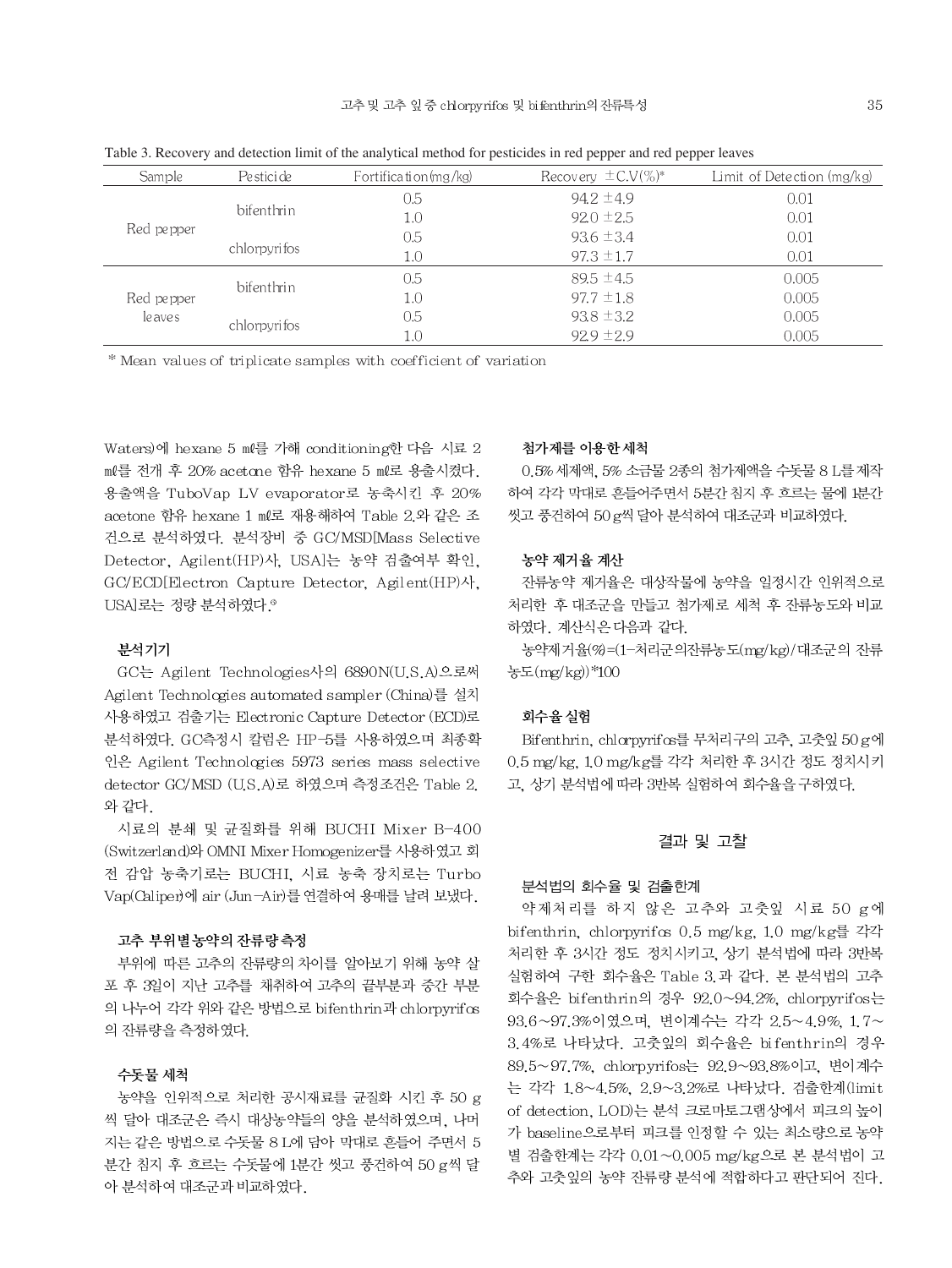

Fig. 2. Typical GC/ECD chromatogram of standard solution of chlorpyrifos, 6.74 mg/kg.



Fig. 4. Typical GC/ECD chromatogram of fortified red peppers with 6.74 mg/kg of chlorpyrifos and 5.86 mg/kg of bifenthrin.

GC/ECD로 분석한 chlorpyrifos의 머무름시간(RT)은 Fig. 2.와 같이 21.7분이고 bifenthrin의 머무름 시간은 Fig. 3.과 같이 35.4분으로 나타났다. Fig. 4. Fig. 5.는 고추와 고춧잎 을 GC/ECD로 분석한 것이다.

#### 고추열매와 고춧잎 중 농약잔류특성

고추 재배 시 살포한 두 약제의 고추 중 경시적 잔류량 변화 는 약제간의 다소 차이는 있으나 살포 후 시간이 경과함에 따 라 그 잔류수준이 빠른 속도로 감소하였다.

실내에서 키운 고추와 고춧잎에 농약을 살포한 후 상기 분석 법에 따라 3반복 실험한 잔류량 변화는 고추열매는 Fig. 6. 고 춧잎은 Fig. 7.과 같다.

Chlorpyrifos는 고추열매에서 약제 살포 후 1일 경과 후 초 기농도는 0.85 mg/kg, 16일 경과 후에는 0.14 mg/kg으로 잔류하였고, bifenthrin은 고추열매에 약제 살포 후 1일 경과 후 초기농도는 0.66 mg/kg, 16일 경과 후에는 0.08 mg/kg 으로 나타났다.

고추열매에서 chlorpyrifos의 10일 후 잔류율은 약 21.8%이



Fig. 3. Typical GC/ECD chromatogram of standard solution of bifenthrin, 5.86 mg/kg.



Fig. 5. Typical GC/ECD chromatogram of fortified red pepper leaves with 6.74 mg/kg of chlorpyrifos and 5.86 mg/kg of bifenthrin.

고 16일 후 잔류율은 약 16.5%였다. bifenthrin의 10일 후 잔 류율은 약 16.7%이고 16일 후 잔류율은 약 12.1%로 나타났다.

고추잎에서 chlorpyrifos는 약제 살포 후 1일 경과 후 초기 농도가 20.11 mg/kg, 16일 경과 후 0.34 mg/kg으로 잔류하 였고, bifenthrin은 약제 살포 후 1일 경과 후 초기농도가 6.44 mg/kg, 16일 경과 후에는 1.53 mg/kg으로 나타났다.

고춧잎에서 chlorpyrifos의 10일 후 잔류율은 약 4.3%이고 16일 후 잔류율은 약 1.7%였다. bifenthrin의 10일 후 잔류율 은 약 40.8%이고 16일 후 잔류율은 약 23.8%로 나타났다.

Chlorpyrifos와 bifenthrin 모두 고춧잎에서 고추열매보 다 초기 잔류량이 10배~20배정도 많았는데 이는 살포한 농약 이 직접 엽면에 부착하고, 질량 대비 표면적(leaf area/sample weight)이 상당히 크기 때문인 것으로 알려져 있다<sup>9)</sup>.

작물 재배 기간 동안 살포된 농약의 작물체 중 잔류 특성은 농약 자체의 물리 · 화학적 특성에 의해 영향을 받는 것은 물론 제제 형태, 처리 방법 및 조건, 작물의 재배 조건, 기상 조건, 처리 후 수확까지의 경과 일수 등에 의해서 좌우된다<sup>4)</sup>.

또한 농약의 침투성은 식물마다 다양하며, 이는 잎의 형태적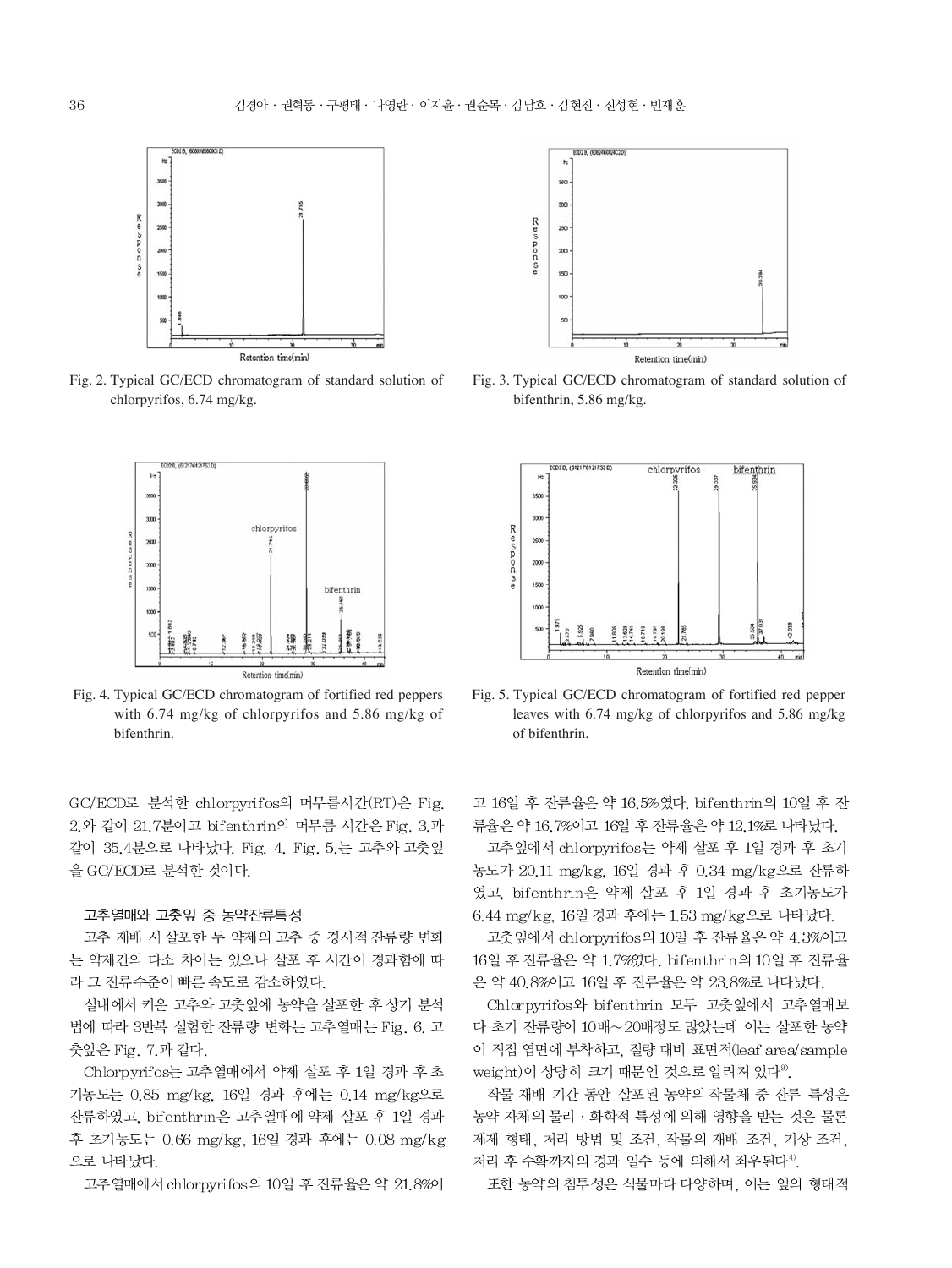



#### 고추의 부위별 농약 잔류량

고추의 가식부에서 끝부분과 중간부분에 따른 농약 잔류량 의 변화가 있는지 살펴보았다. 농약 살포 후 3일이 지난 고추 를 채취하여 균질화 후 50 g을 취해서 상기 분석법에 따라 3 반복 실험을 한 결과는 Table 4.와 같다. 고추의 중간부분은 bifenthrin 0.25 mg/kg, chlorpyrifos 0.51 mg/kg, 끝부부 은 bifenthrin 0.28 mg/kg, chlorpyrifos 0.52 mg/kg으로 중간부분, 끝부분의 농약 잔류량의 차이는 거의 없음을 알 수 있었다. 고추의 끝부분에 농약잔류가 많아서 끝부분을 제거하 고 먹는 경우가 종종 있는데 이것은 속설임을 알 수 있었다.

#### 세척에 따른 농약의 제거효과

채소류는 간단한 세척 후 그 자체로 직접 소비되기 때문에 세척에 의한 잔류 농약의 제거 연구는 중요하다.

약제 살포 후 3일이 경과한 고추를 채취하여 일반가정에서 행하는 방법에 준용하여 세척방법을 달리하여 상기 분석법에 따라 3반복 실험을 하여 제거율을 비교하였다.

Fig. 8., Fig. 9. 에서 나타난 결과처럼 농약의 제거율의 경 우 전체적으로 chlorpyrifos는 20.9~62.3%, bifenthrin에 서는 57.1~82.1%의 제거효율을 나타내어 bifenthrin이 약간



Fig. 6. Residue of chlorpyrifos and bifenthrin in red peppers. Fig. 7. Residue of chlorpyrifos and bifenthrin in red pepper leaves.

높은 제거율을 보였다. 유기인계 농약은 유용성이기 때문에 열 매의 표면의 Wax층에서의 흡착, 침투가 일어나기 쉬워서 세 척율이 낮아서 유기인계인 chlorpyrifos의 농약제거율이 낮은 것으로 생각된다.10 세척방법별 제거율은 chlorpyrifos의 경 우 수돗물 수세 시 약 20.9%의 세척율을 보였고, 5% 소금물 에서는 약 51.2%, 0.5% 세제에서는 약 62.3%로 가장 높은 세 척율을 보였다. Bifenthrin의 경우 수돗물 수세 시 약 57.1%. 5% 소금물에서는 약 76.8%, 0.5% 세제에서는 약 82.1%로 가 장 높은 세척율을 보였다. 위의 실험에서 두개의 농약 모두



Fig. 8. Remaining residue of chlorpyrifos on red peppers after washing.

Table 4. Pesticides residue by a part in red peppers

| <b>Sample</b>         | Pestici des  | Pesticide Residues(mg/kg) $\pm$ SD(Standard Deviation) |
|-----------------------|--------------|--------------------------------------------------------|
| Red Pepper            | bifenthrin   | $0.25 \pm 0.04$                                        |
| (a portion of middle) | chlorpyrifos | $0.51 \pm 0.07$                                        |
| Red Pepper            | bifenthrin   | $0.28 \pm 0.08$                                        |
| (Tail end).           | chlorpyrifos | $0.52 \pm 0.09$                                        |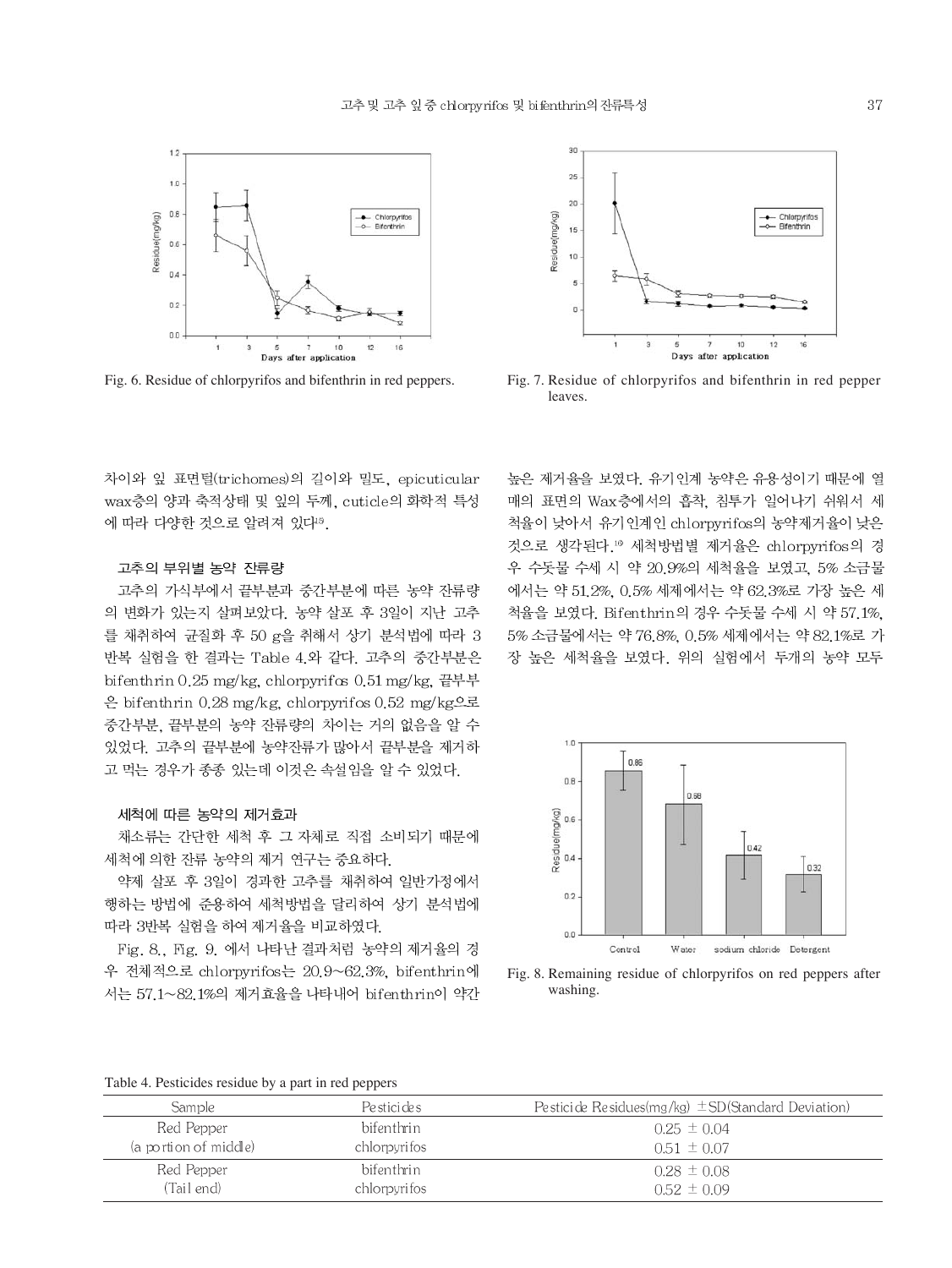

Fig. 9. Remaining residue of bifenthrin on red peppers after washing.

0.5% 세제에서 높은 세척율을 보였는데 이처럼 세제세척에 의 한 제거 효과가 큰 이유는 이17 등의 보고에 의하면 계면활성제 의 작용에 의한 것으로 지용성 농약 성분을 유화시켜 표면장력 을 저하시켜 세척하는 효과를 나타내기 때문이라고 하였다. 그 러나 세제액으로 장시간 세척 시 오히려 과채류에 세제가 잔류 하여 인체에 유해할 수 있으므로 짧은 시간 내에 세척을 해야 하며 세척 후에는 흐르는 물에서 30초 이상 씻어주어야 안전 하게 섭취할 수 있을 것으로 사료된다.

#### 결 론

본 연구에서는 고추 및 고춧잎에 유기인계 살충제 chlorpyrifos, 합성피레스로이드계 살충제 bifenthrin을 살포 후 시간경과에 따른 고추 및 고춧잎 중 잔류양상을 조사하여 잔 류량의 변화를 예측하고 아울러 고추의 끝부분이 중간부분(어깨 부분)에 비해 농약의 잔류가 많이 된다는 속설을 검증하였고 또 한 고추를 가정에서 일반적으로 행하는 수돗물 세척, 첨가제액 세척을 통한 잔류농약의 제거율을 조사하여 세척방법별 농약 제 거효과를 알아본 결과는 다음과 같다.

1. Chlorpyrifos는 고추열매에서 약제 살포 후 1일 경과 후 초기농도는 0.85 mg/kg, 16일 경과 후에는 0.14 mg/kg으로 잔류하였고, bifenthrin은 고추열매에 약제 살포 후 1일 경과 후 초기농도는 0.66 mg/kg, 16일 경과 후에는 0.08 mg/kg으 로 나타났다. 고추열매에서 chlorpyrifos의 10일 후 잔류율은 약 21.8%이고 16일 후 잔류율은 약 16.5%였다. bifenthnn의 10일 후 잔류율은 약 16.7%이고 16일 후 잔류율은 약 12.1%로 나타났다.

고춧잎에서 chlorpyrifos는 약제 살포 후 1일 경과 후 초기농 도가 20.11 mg/kg, 16일 경과 후 0.34 mg/kg으로 잔류하였 고, bifenthrin은 약제 살포 후 1일 경과 후 초기농도가 6.44 mg/kg, 16일 경과 후에는 1.53 mg/kg으로 나타났다.

고춧잎에서 chlorpyrifos의 10일 후 잔류율은 약 4.3%이고 16일 후 잔류율은 약 1.7%였다. bifenthrin의 10일 후 잔류율은 약 40.8%이고 16일 후 잔류율은 약 23.8%로 나타났다.

2. 고추의 중간부분은 bifenthrin 0.25 mg/kg, chlorpyrifos 0.51 mg/kg, 끝부분은 bifenthrin 0.28 mg/kg, chlorpyrifos 0.52 mg/kg 으로 중간부분, 끝부분의 농약 잔류 량의 차이는 거의 없음을 알 수 있었다.

3. 세척방법별 제거율은 chlorpyrif os의 경우 수돗물 수세 시 약 20.9%의 세척율을 보였고, 5% 소금물에서는 약 51.2%, 0.5% 세제에서는 약 62.3%로 가장 높은 세척율을 보였다. bifenthrin의 경우 수돗물 수세 시 약 57.1%, 5% 소금물에서는 약 76.8%, 0.5% 세제에서는 약 82.1%로 가장 높은 세척율을 보 였다. 위의 실험에서 두개의 농약 모두 0.5% 세제에서 높은 세 척율을 보였다.

# 참 고 문 헌

- 1. Lee Yong-Jae, Ko Kwang-Yong, Won Dong-Jun, Gil Geun-Hwan and Lee Kyu-Seung, "Residue Patterns of Procymidone, chlorpyrifos and Cypermethrin in Peaches During Cultivation and Storage Period", Korean J. Environ, Agric, 22(3), pp220-226(2003)
- 2. Yong K. C., Oh M. S., Kim J. H., Jung H. R., Jung J. A, Kim Y. S. and Yim J. R., "A Study on the Decomposition of Pesticide Residues in Vegetables from Plastic Film Houses", (2001)
- 3. Kim Young-Gook, Lim Tae-Gon, Park Sang-Su, Heo Nam-Chil and Hong Suk-Soon, "A Study on Residual Pesticides in Commercial Fruits & Vegetables", Korean J. FOOD SCI. TECHNOL 32(4), pp763-771(2000)
- 4. Moon Joon-Kwan, Park Hee-Won, Choi Hoon, Hong Yong-Soon, Liu Kwang-Hyeon, Lee Youn-Hyung, Lee Kyu-Seung and Kim Jeong-Han, "Residue Pattern of Fenitrothion in Grapes", J. Kor. Soc. Hort. Sci. 44(4), pp497-502(2003)
- 5. Ku Pyung-Tae, Jin Seong-Hyun, Kang Jung-Mi, Kwon Hyuk-Dong, Park Sun-Hee and Lee Ji-Yoon, "A Study on the Removal Efficiency of Pesticide Residues in Fruits and Vegetables Treated by Additional Materials", J. Korean Soc. Appl. Biol. Chem. 48(4), pp388-393(2005)
- 6. Korea Food & Drug Administration, "Food Code", pp263-269(2003)